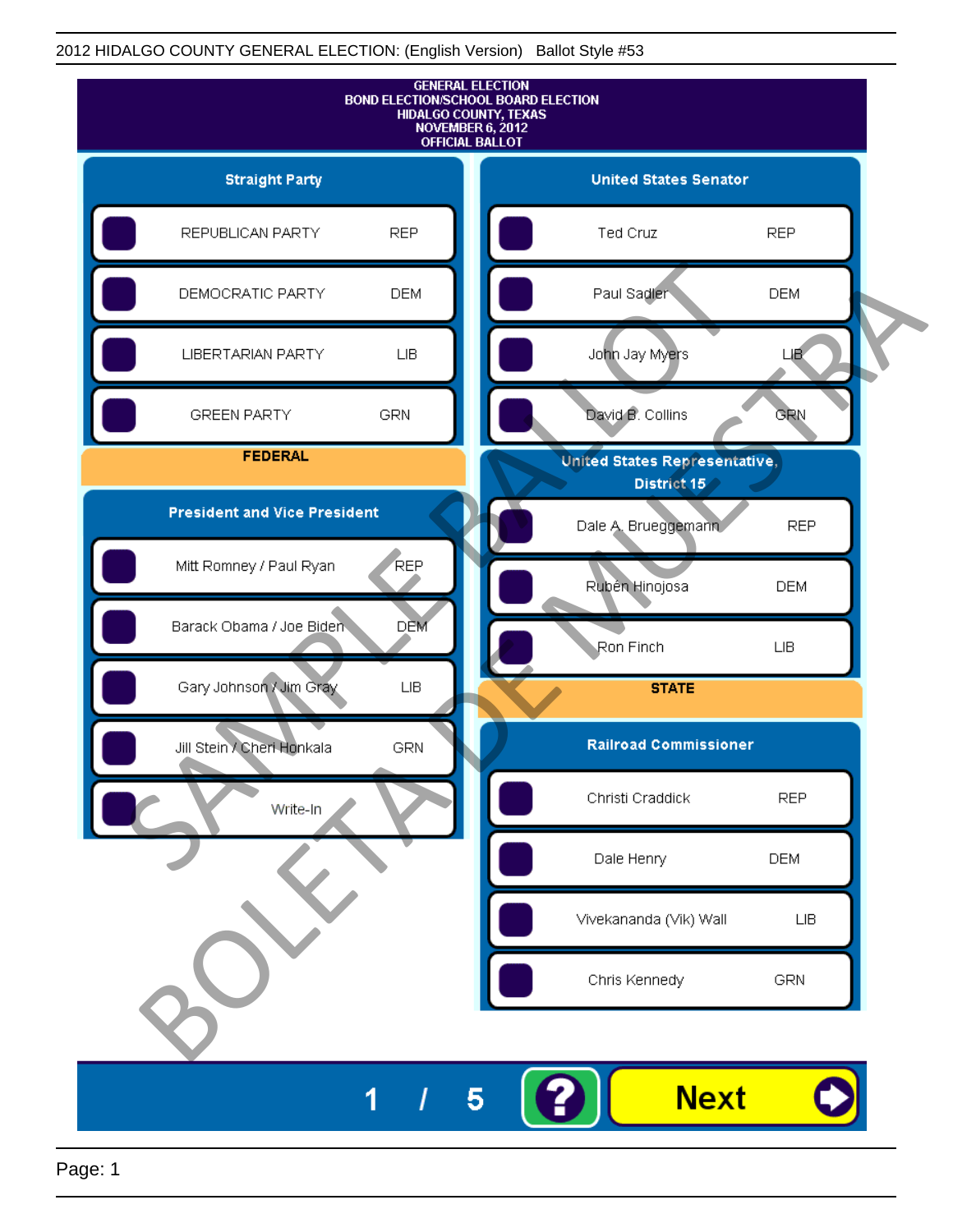

Page: 2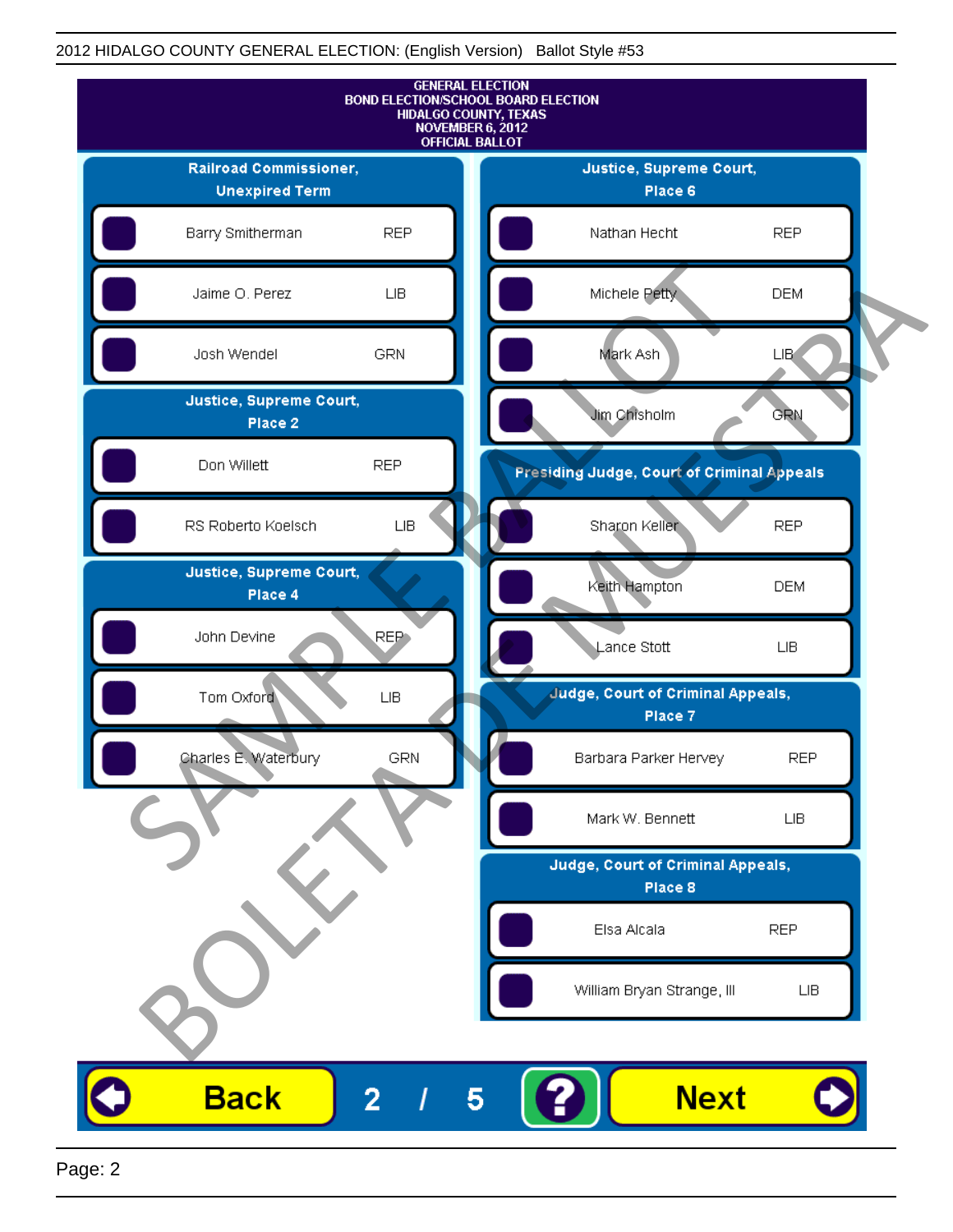

Page: 3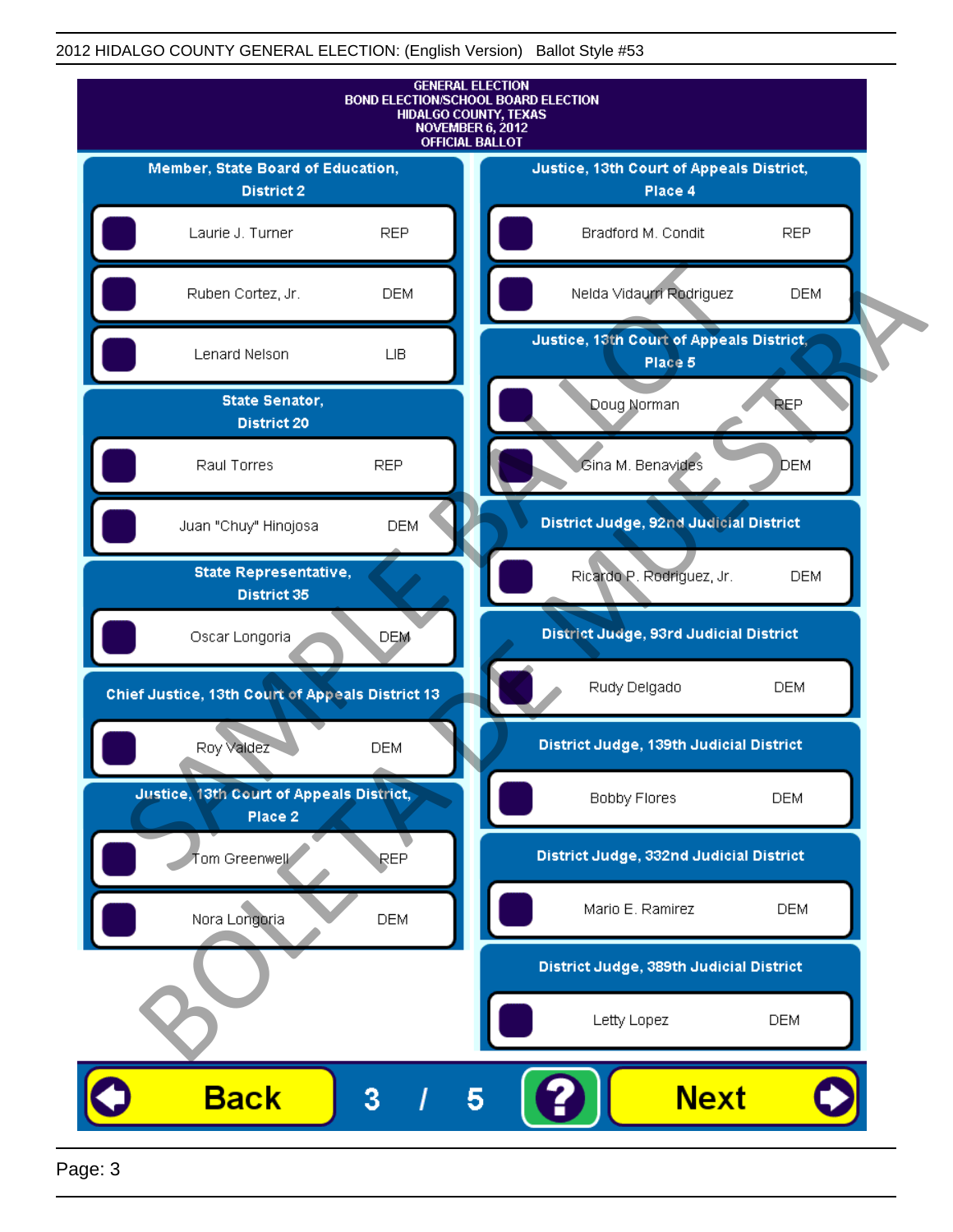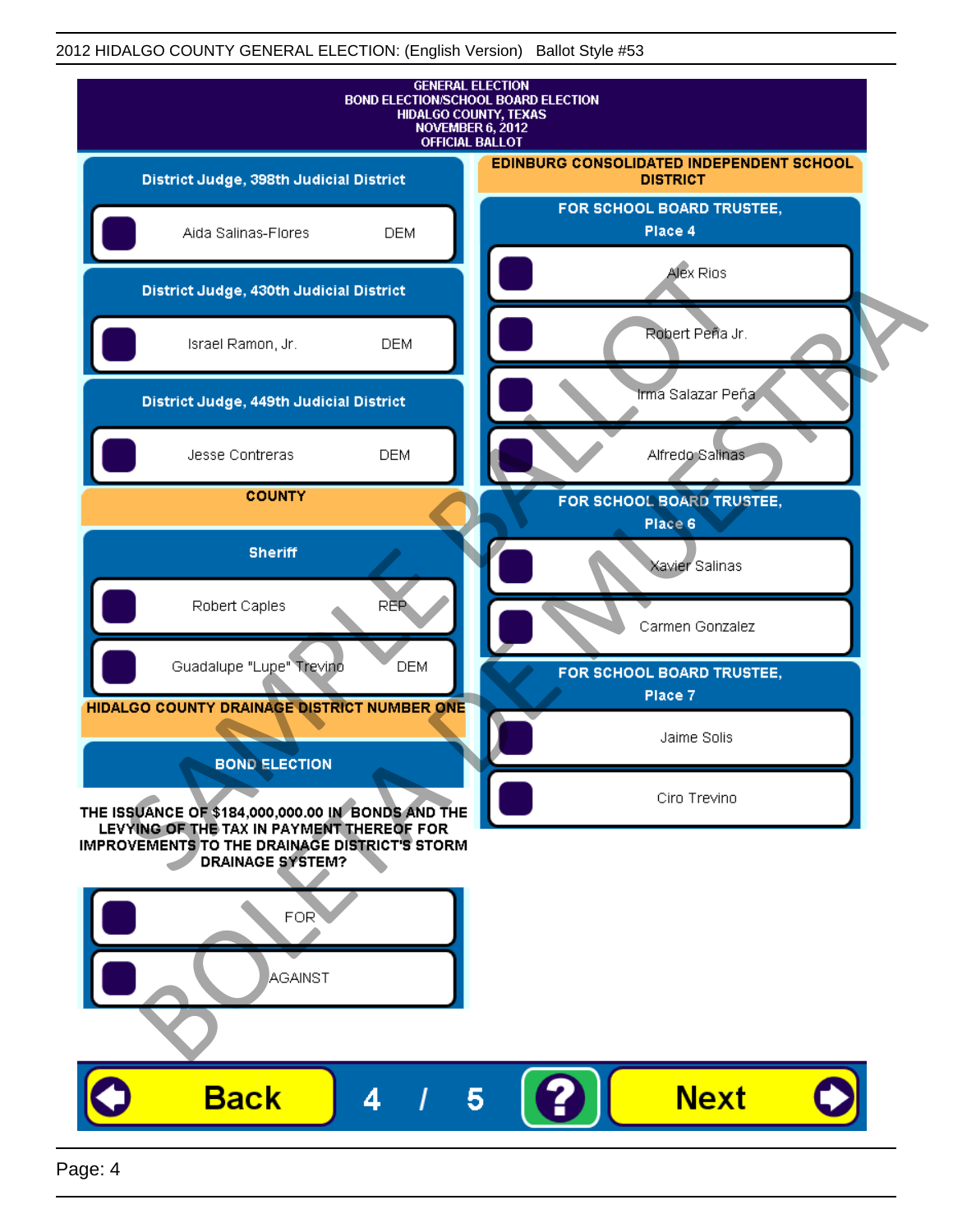# **GENERAL ELECTION** BOND ELECTIONSCHOOL BOARD ELECTION<br>HIDALGO COUNTY, TEXAS<br>NOVEMBER 6, 2012<br>OFFICIAL BALLOT

Review

#### UNOPPOSED CANDIDATES DECLARED ELECTED

Judge, County Court at Law No. 7 Sergio Valdez (DEM)

County Tax Assessor-Collector

Fall Paul Visitera, Precinct No. 1<br>
County Commissioner, Precinct No. 1<br>
SAC. Cutellar JF: (DEM)<br>
County Commissioner, Precinct No. 2<br>
Ulattice of the Peace, Precinct No. 2 Place 1<br>
Counter M. "Bobby" Contrers (DEM)<br>
Ulatt County Commissioner, Precinct No. 1<br>
Accounts: A County Commissioner, Precinct No. 3<br>
Use of the Peace, Precinct No. 1<br>
Siste of the Peace, Precinct No. 1<br>
There is a control of the County Commission (DEM)<br>
There is a cont

**Back** 

5

5

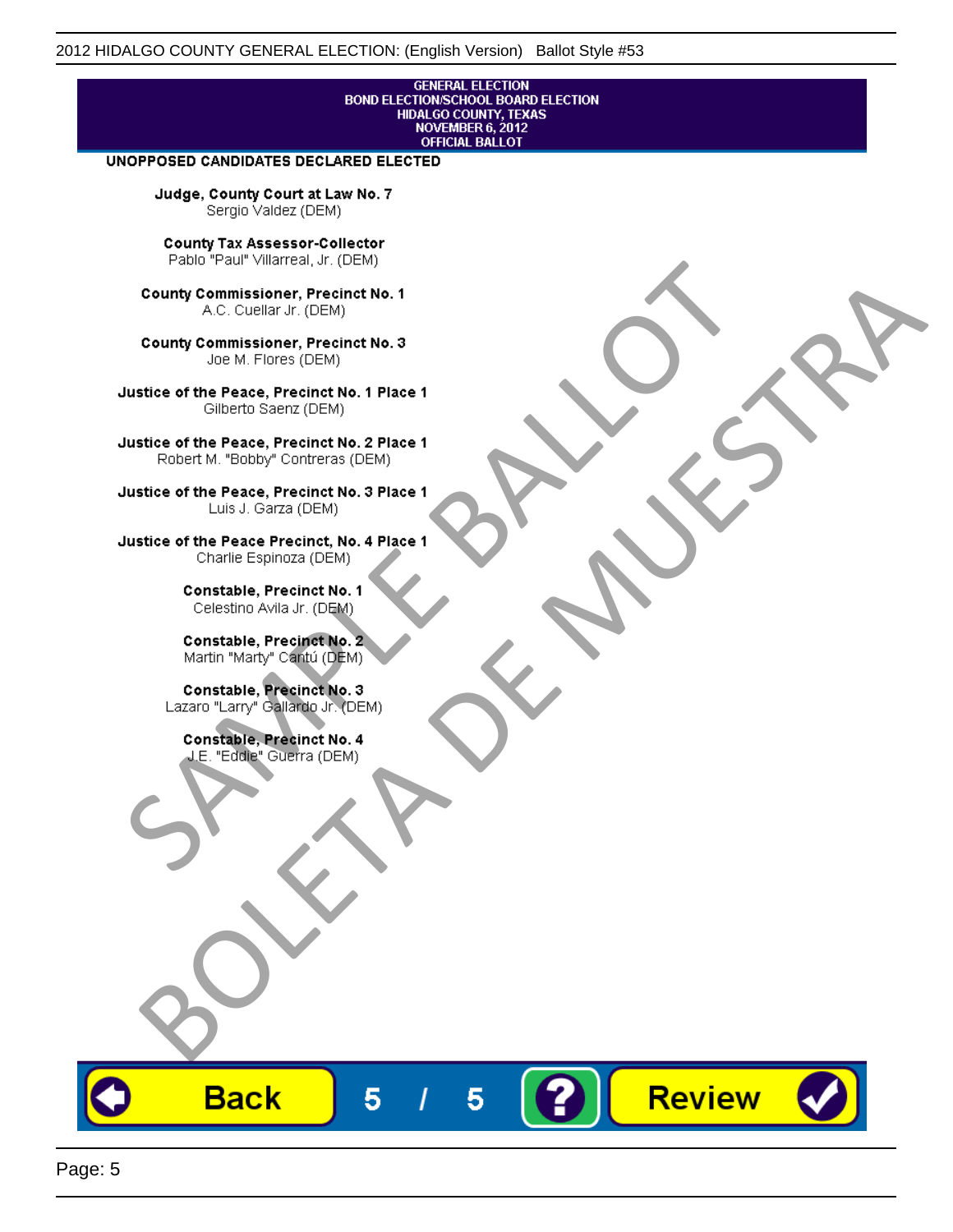## **Summary Ballot Instructions**

Press the candidate name or contest title to return to a contest.

Vote button will light up when

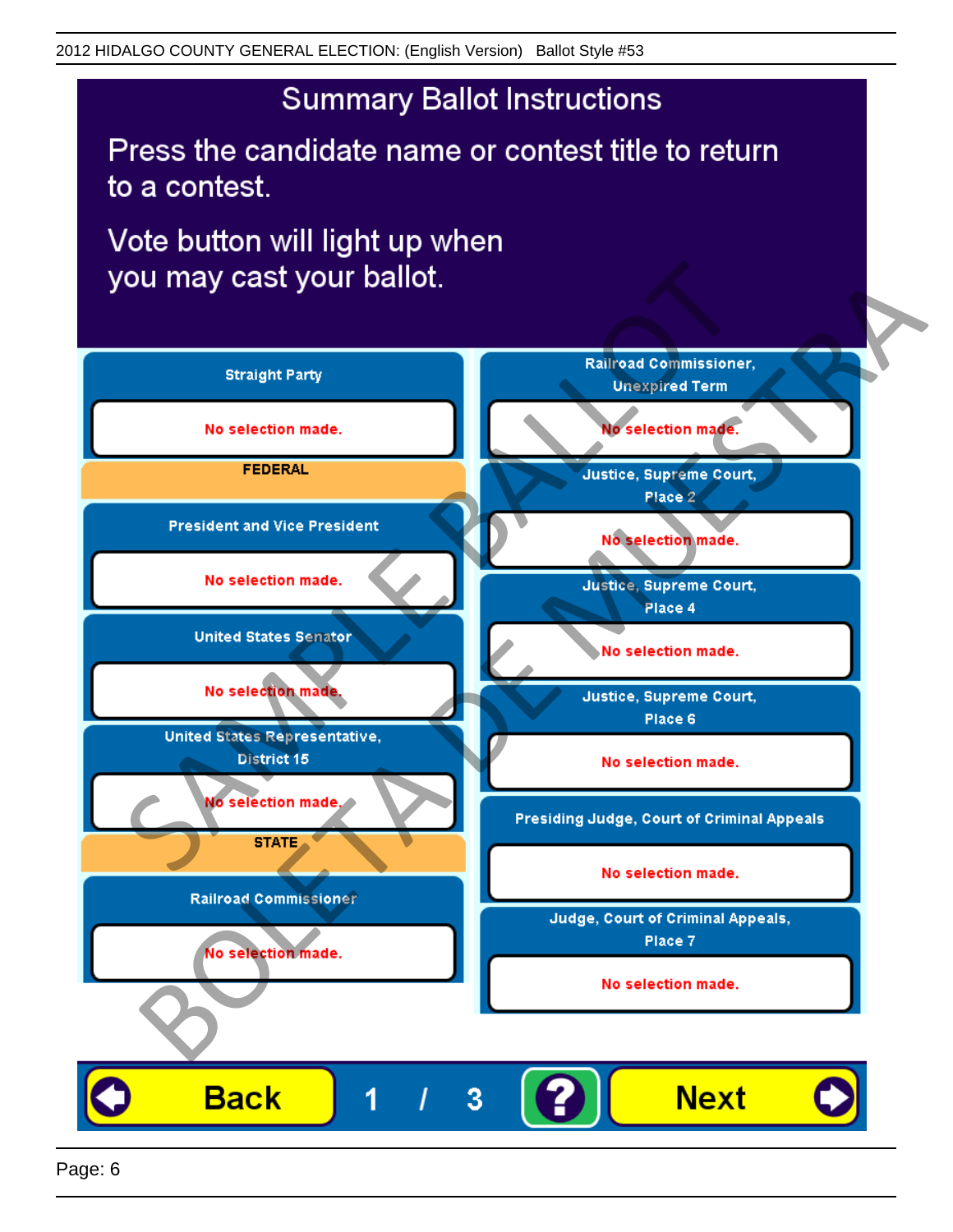## **Summary Ballot Instructions**

Press the candidate name or contest title to return to a contest.

Vote button will light up when